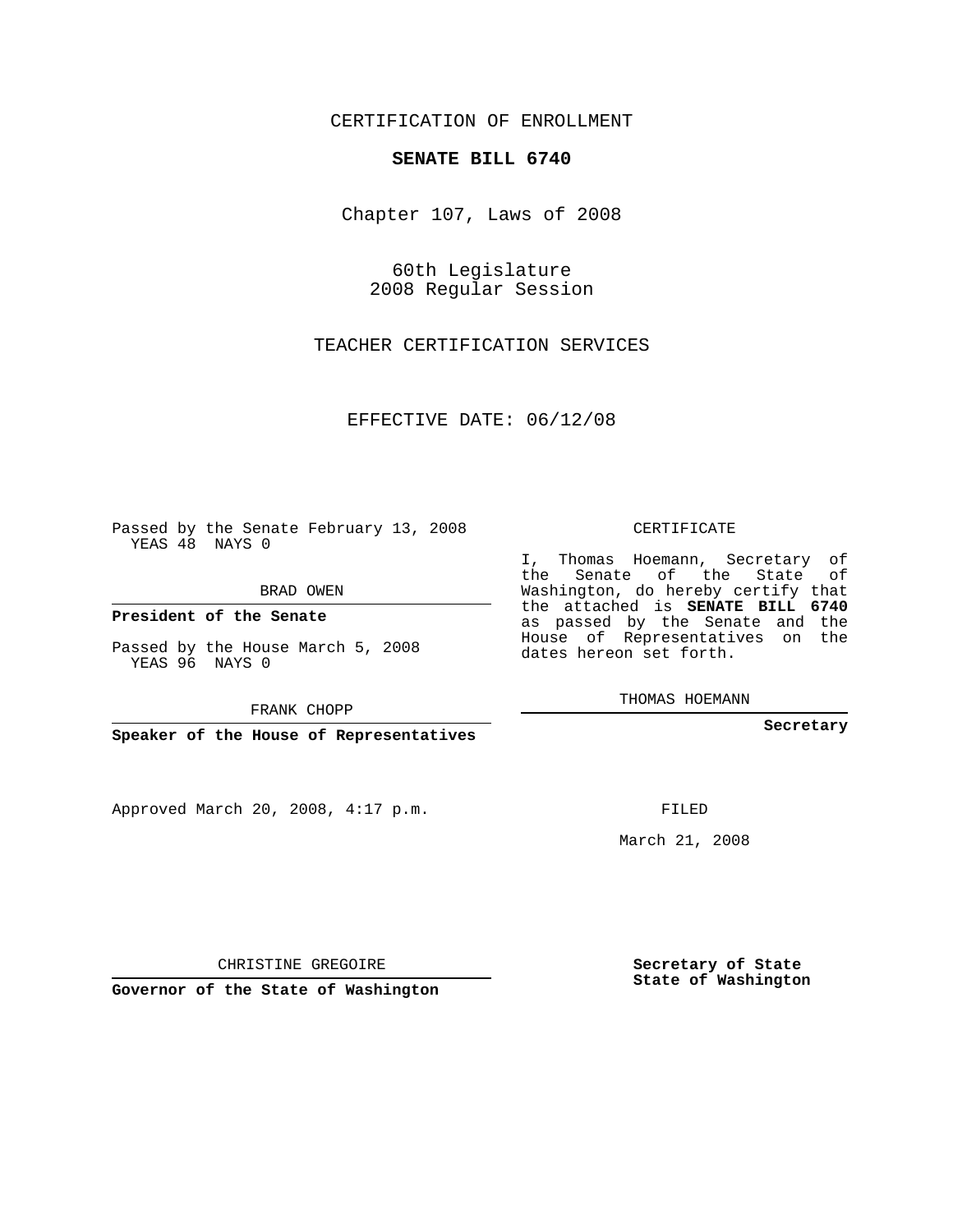## **SENATE BILL 6740** \_\_\_\_\_\_\_\_\_\_\_\_\_\_\_\_\_\_\_\_\_\_\_\_\_\_\_\_\_\_\_\_\_\_\_\_\_\_\_\_\_\_\_\_\_

\_\_\_\_\_\_\_\_\_\_\_\_\_\_\_\_\_\_\_\_\_\_\_\_\_\_\_\_\_\_\_\_\_\_\_\_\_\_\_\_\_\_\_\_\_

Passed Legislature - 2008 Regular Session

**State of Washington 60th Legislature 2008 Regular Session**

**By** Senators Regala, King, McAuliffe, and Rasmussen

Read first time 01/22/08. Referred to Committee on Early Learning & K-12 Education.

1 AN ACT Relating to the provision of teacher certification services; and amending RCW 28A.410.060.

BE IT ENACTED BY THE LEGISLATURE OF THE STATE OF WASHINGTON:

 **Sec. 1.** RCW 28A.410.060 and 2005 c 497 s 206 are each amended to read as follows:

 The fee for any certificate, or any renewal thereof, issued by the authority of the state of Washington, and authorizing the holder to teach or perform other professional duties in the public schools of the state shall be not less than one dollar or such reasonable fee therefor as the Washington professional educator standards board by rule shall deem necessary therefor. The fee must accompany the application and cannot be refunded unless the application is withdrawn before it is finally considered. The educational service district superintendent, or other official authorized to receive such fee, shall within thirty days transmit the same to the treasurer of the county in which the office of the educational service district superintendent is located, to be by him or her placed to the credit of said school district or educational service district: PROVIDED, That if any school district collecting fees for the certification of professional staff does not